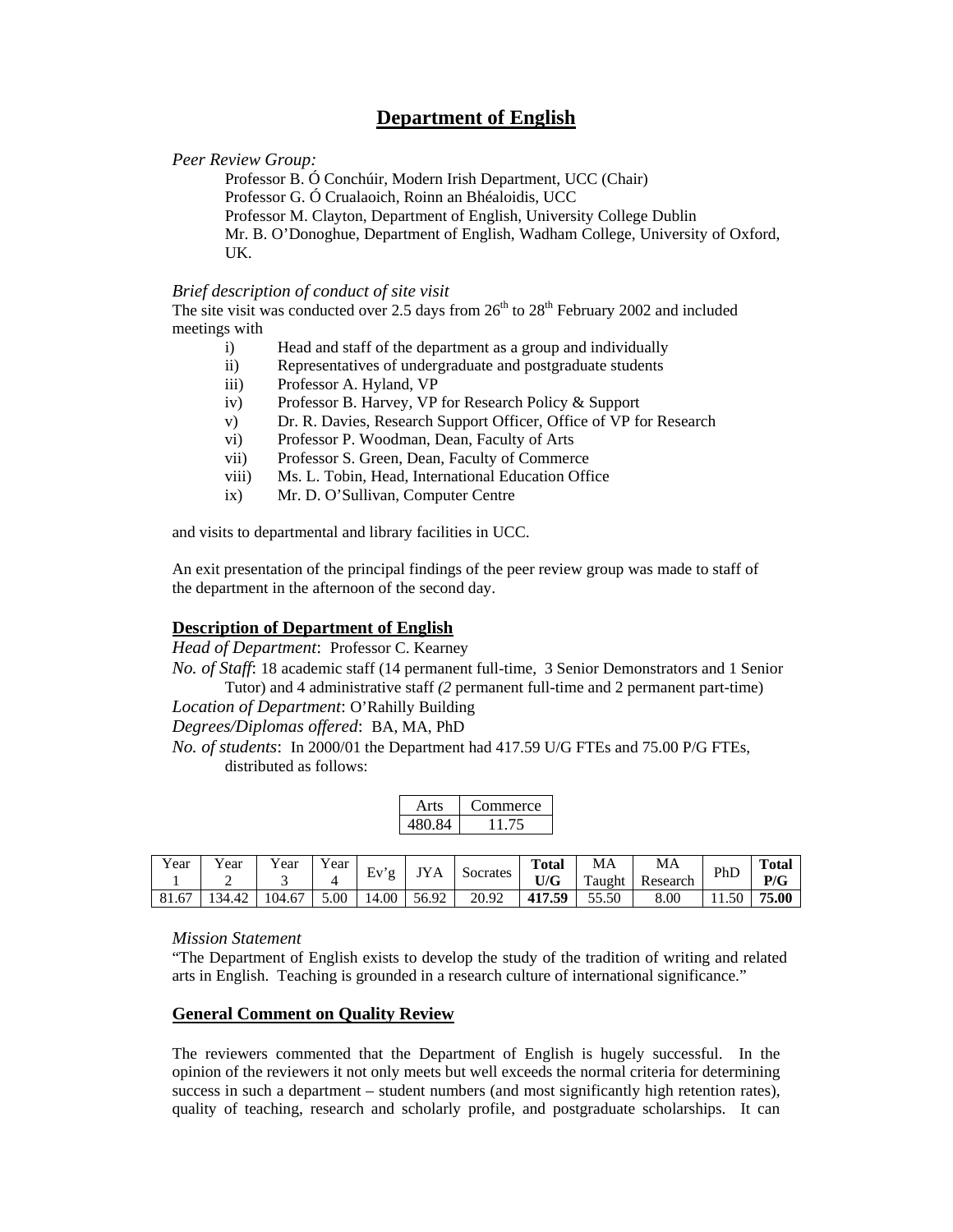justifiably claim to be the benchmark against which other departments might measure themselves.

The Department is managed with the help of a well-devised committee structure, allowing staff participate in decision-making, and encouraging good internal relations. The administrative staff deserve high praise for their key contribution to the work of the Department and for the good working relationship built up with the teaching staff. The reviewers were very impressed at the quality of teaching and learning that is regularly achieved, in the case of both students and teachers, despite a very adverse student:staff ratio and the drawbacks of frequently overlarge class size and the volumes of correction and marking this involves. They were particularly aware of the crucial role that the senior tutors and the administrative staff have in making this achievement possible.

The review group commented that the English Department in UCC is recognized, both nationally and internationally, as an excellent and vibrant one, with a membership which is highly productive in both scholarly and creative fields, and stated that "*On all objective measurements, the Department has done extremely well".* 

| <b>Recommendation of PRG</b>                                                                                                                                | <b>Recommendation of QPC</b>                                                                                                                                                                                                                          | Follow-up report – Oct. '03                                                                                                                                                                                                                                                                                                                                                                                                                                                                                                                     |
|-------------------------------------------------------------------------------------------------------------------------------------------------------------|-------------------------------------------------------------------------------------------------------------------------------------------------------------------------------------------------------------------------------------------------------|-------------------------------------------------------------------------------------------------------------------------------------------------------------------------------------------------------------------------------------------------------------------------------------------------------------------------------------------------------------------------------------------------------------------------------------------------------------------------------------------------------------------------------------------------|
| That the Head of the Department<br>pursue the issue of the position of<br>the senior tutors with the<br>Department of Human Resources                       | QPC noted the response of the<br>Department and will await a<br>report                                                                                                                                                                                | Not yet implemented.<br>The issue has been referred to the<br>Department of HR for consideration<br>and has been referred to the Labour<br><b>Relations Commission for</b><br>consideration and recommendations.                                                                                                                                                                                                                                                                                                                                |
| That two additional lecturing staff<br>be appointed.                                                                                                        | The QPC noted the comments<br>of the Dean of Arts in relation to<br>the requirement for a detailed<br>analysis of the teaching loads of<br>staff in the Department. The<br>QPC referred the issue to the<br>Dean of Arts for further<br>consideration | Approval has been given for a two-<br>year contract lectureship to be filled<br>with a commitment to the post<br>becoming a permanent one if demand<br>for the subject persists. It is<br>anticipated that the Department may<br>have to double teach First Years in<br>2004/05 because of the numbers of<br>students and this post has been<br>granted to assist the Department in its<br>delivery of the additional load.                                                                                                                     |
| That a representative of the<br>Department would liaise with the<br>Room Bookings Office to provide<br>for the tutorial teaching needs of<br>the department | QPC endorsed recommendation<br>and welcomed action by<br>Department                                                                                                                                                                                   | Implemented.<br>The problem of adequate provision of<br>teaching facilities and in particular<br>the provision of adequate tutorial<br>rooms is very acute for the<br>Department. The numbers of<br>students in First Year exceed 450.<br>The tutorial group size has increased<br>from 8 to 12 to accommodate the<br>increases. The Dean of Arts has<br>made available additional funds to<br>support First Year Tutors. However<br>the availability of tutorial rooms is an<br>on-going issue. The lack of<br>appropriate space in UCC is the |

#### **Progress on Recommendations for Improvement**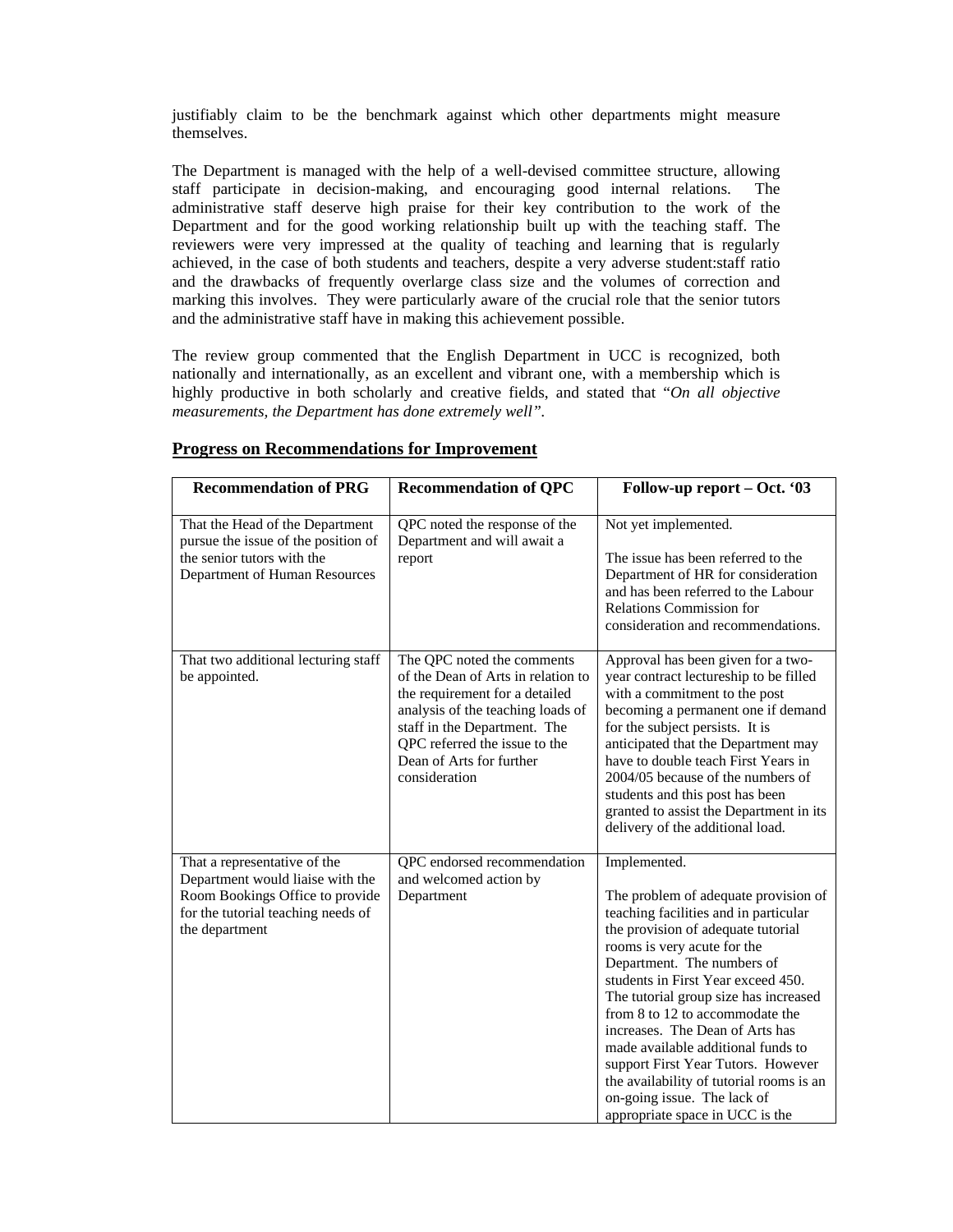| <b>Recommendation of PRG</b>                                                                                                                                                                                              | <b>Recommendation of QPC</b>                                                                                                                                                                                                                                                                                                                                                                                 | Follow-up report – Oct. '03                                                                                                                                                                                                                                                                                                                                                                                 |  |  |
|---------------------------------------------------------------------------------------------------------------------------------------------------------------------------------------------------------------------------|--------------------------------------------------------------------------------------------------------------------------------------------------------------------------------------------------------------------------------------------------------------------------------------------------------------------------------------------------------------------------------------------------------------|-------------------------------------------------------------------------------------------------------------------------------------------------------------------------------------------------------------------------------------------------------------------------------------------------------------------------------------------------------------------------------------------------------------|--|--|
|                                                                                                                                                                                                                           |                                                                                                                                                                                                                                                                                                                                                                                                              | major difficulty.                                                                                                                                                                                                                                                                                                                                                                                           |  |  |
| That the Department explore<br>ways of giving its research<br>students a greater sense of<br>belonging.                                                                                                                   | The QPC felt this is an issue for<br>the Department and should be<br>addressed.                                                                                                                                                                                                                                                                                                                              | On-going.<br>The Department has a programme of<br>regular research seminars which are<br>attended by all postgraduate students.<br>A programme of informal seminars<br>has been initiated.                                                                                                                                                                                                                  |  |  |
| The reporting process from<br>departmental committees to the<br>remainder of the Department<br>should be improved.                                                                                                        | The QPC felt this is an issue for<br>the Department and should be<br>addressed. If the Department<br>feels a requirement for<br>additional help perhaps this may<br>be sought from the Department<br>of HR.<br>Benchmarking of other practices<br>in this regard should be<br>conducted within UCC.                                                                                                          | Implemented.<br>All departmental committees report<br>to the departmental staff meeting on a<br>regular basis. A Curriculum<br>Development Committee has been set<br>up for the purpose of development of<br>the curriculum. The Department has<br>a very open system of management<br>with all agendas open for discussion<br>and input by any member of staff.                                            |  |  |
| That the system of rotating<br>Headship be extended to include<br>other qualified staff members (as<br>well as the full professors).<br>That the period of the Headship<br>be extended to 3 years (from the<br>current 2) | The QPC welcomed this<br>recommendation and the<br>willingness of the professors to<br>enter into a new system, similar<br>to that in practice in other<br>departments in UCC. The QPC<br>feels the period of the Headship<br>should be extended to 3 years.<br>The QPC referred the issue to<br>Department of HR for action,<br>including confirmation of their<br>agreement with the 2 full<br>professors. | Not yet implemented.<br>The Department is in favour of<br>change and it is understood that the<br>matter is under active consideration<br>by the Secretary & Bursar and Deans-<br>EMG. It is understood that the<br>University wishes to bring in a<br>system of appointment of Heads that<br>would apply to all academic<br>departments. The Dean of Arts<br>undertook to raise the issue at Deans-<br>EMG |  |  |
| Regular surveys to facilitate<br>increased levels of student<br>feedback should be considered                                                                                                                             | QPC welcomed action of<br>Department                                                                                                                                                                                                                                                                                                                                                                         | Implemented.<br>The year committees have undertaken<br>to continue to seek views of students<br>and to acquire feedback on the<br>concerns of students and to<br>implement actions where appropriate.<br>Regular surveys will be undertaken.                                                                                                                                                                |  |  |
| The issue of assessing and<br>equalising (academic staff)<br>workloads should be addressed.                                                                                                                               | QPC strongly endorsed<br>recommendation and agreed that<br>this is a management issue for<br>the Head of Department. The<br>committee referred it to the<br>Head for appropriate action                                                                                                                                                                                                                      | The Head of Department has initiated<br>a survey of academic staff workloads<br>and this will be reviewed on an on-<br>going basis. Workloads are reviewed<br>on an on-going basis.                                                                                                                                                                                                                         |  |  |
| That the department seek to agree<br>a policy in the context of all<br>interdisciplinary programmes,<br>particularly the new Drama and<br>Theatre Studies (DTS) course.<br>That the university address the                | The QPC noted that the<br>Academic Council has agreed a<br>policy for the implementation<br>and conduct of interdisciplinary<br>degree programmes. The<br>Department of English has                                                                                                                                                                                                                          | The programme is working well.<br>The Department remains concerned<br>at the effect that the numbers of<br>students in the programme has on<br>altering the FTE situation for the                                                                                                                                                                                                                           |  |  |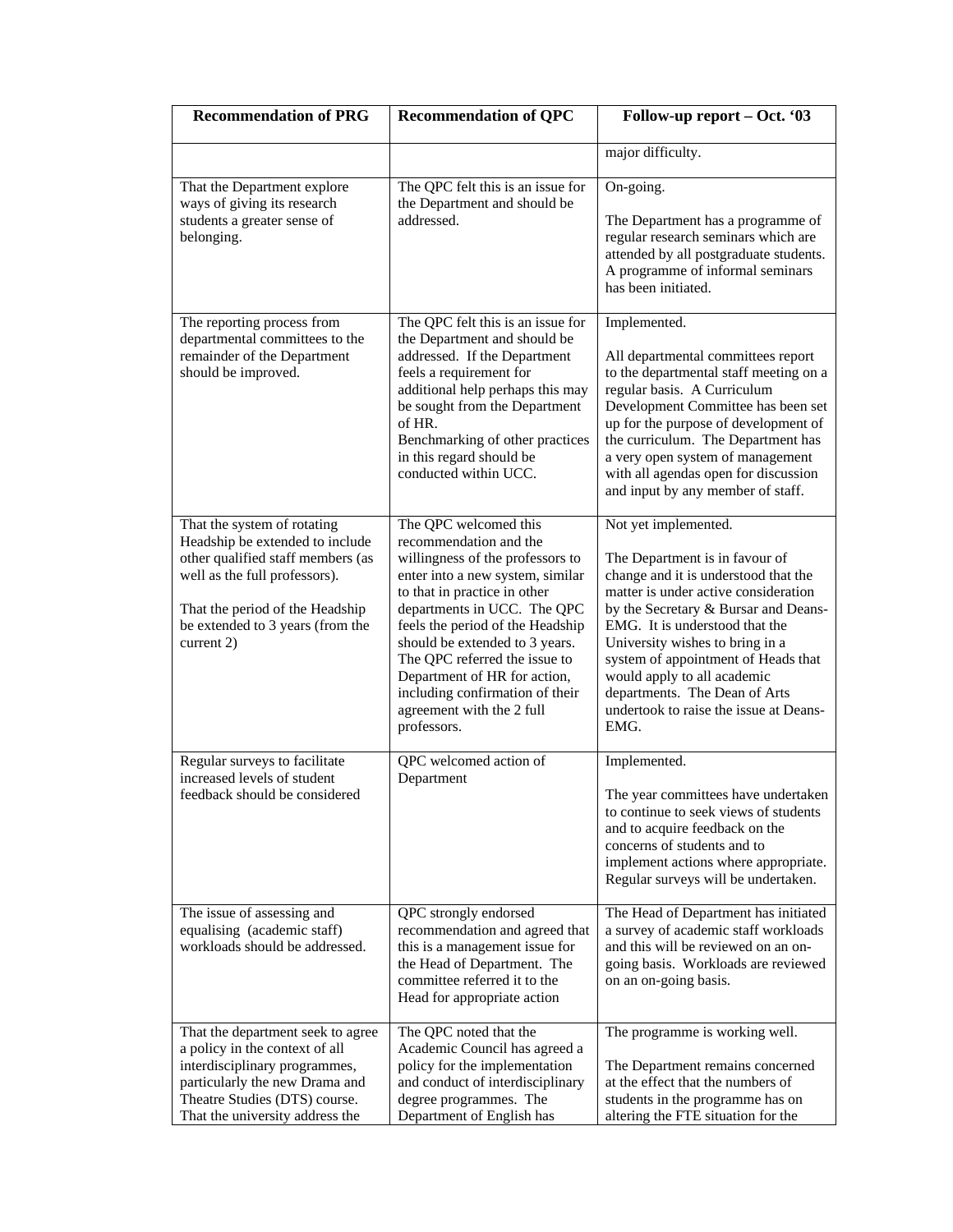| <b>Recommendation of PRG</b>                                                                                                                                                                   | <b>Recommendation of QPC</b>                                                                                                                                                                                            | Follow-up report – Oct. '03                                                                                                                                                                                                                                                                                                                                         |
|------------------------------------------------------------------------------------------------------------------------------------------------------------------------------------------------|-------------------------------------------------------------------------------------------------------------------------------------------------------------------------------------------------------------------------|---------------------------------------------------------------------------------------------------------------------------------------------------------------------------------------------------------------------------------------------------------------------------------------------------------------------------------------------------------------------|
| question of resourcing of<br>interdisciplinary programmes.                                                                                                                                     | responsibility for the DTS<br>programme and must address<br>the issues raised by the<br>programme. The resourcing of<br>the DTS programme is a matter<br>for the Head of Department of<br>English and the Dean of Arts. | Department of English. The<br>Department has no difficulty with<br>staff employed for the DTS<br>programme being located in the<br>Department of English but would<br>seek that the budget lines be made<br>distinct and separate.                                                                                                                                  |
|                                                                                                                                                                                                |                                                                                                                                                                                                                         | The Dean of Arts undertook to<br>consider the issue further.                                                                                                                                                                                                                                                                                                        |
| The Department should<br>consciously identify its teaching<br>strengths and plan to move in<br>these directions. Anglo-Irish<br>Literature and Creative Writing<br>are areas worth considering | QPC endorsed this<br>recommendation and<br>recommended that the<br>Department should consider<br>how best to use available<br>resources, including by<br>rationalisation of existing<br>courses being delivered.        | The Department is actively<br>considering the development of the<br>areas as indicated by the PRG.<br>However development of these areas<br>would necessitate additional<br>resources                                                                                                                                                                               |
| Attention should be given to the<br>possible re-balancing of second<br>and third year student options                                                                                          | QPC endorsed this<br>recommendation and referred<br>the matter to the Department for<br>appropriate action                                                                                                              | Implemented.<br>The Department is introducing<br>changes in 2003/04 and will monitor<br>effects.                                                                                                                                                                                                                                                                    |
| Provision of a theory/ideology<br>module to be taken by all<br>students.                                                                                                                       | QPC endorsed this<br>recommendation and referred<br>the matter to the Department for<br>appropriate action                                                                                                              | It is planned to develop such a<br>module in 2003/04. Theory elements<br>have already been introduced to the<br>First Arts programme.                                                                                                                                                                                                                               |
| Advice and mentoring should be<br>given to second and third year<br>students in regard to the quality<br>and consequences of particular<br>option combinations with the<br>degree pathway      | QPC endorsed this<br>recommendation and referred<br>the matter to the Department for<br>appropriate action                                                                                                              | The Department is actively exploring<br>ways of encouraging students to<br>explore new options and has<br>implemented a process whereby<br>detailed information is given to $2nd$<br>Year students on options.                                                                                                                                                      |
| That arrangements be put in place<br>to promote more small group<br>teaching in years one and two.                                                                                             | QPC endorsed this<br>recommendation and<br>recommended that the<br>Department should consider<br>how best to use available<br>resources, including by<br>rationalisation of existing<br>courses being delivered.        | The major difficulties in<br>implementing this recommendation<br>are the limitations on space resources<br>(inadequate provision of small group<br>teaching rooms) and on staff<br>resources. Until one or both of these<br>improve it is impossible for the<br>department to increase the level of<br>small group teaching provided form<br>the current situation. |
| There should be more direct and<br>sustained involvement of lecturers<br>in the training and supervision of<br>postgraduate tutors.                                                            | QPC would welcome more<br>information from the<br>Department on how the<br>Department proposes to act on<br>this                                                                                                        | Implemented.<br>Future tutors are being trained in<br>2003/04 for the following academic<br>year. Senior tutors have held<br>induction meetings with tutors and<br>have regular meetings during the year<br>to guide tutors in marking<br>assignments to ensure consistency of                                                                                      |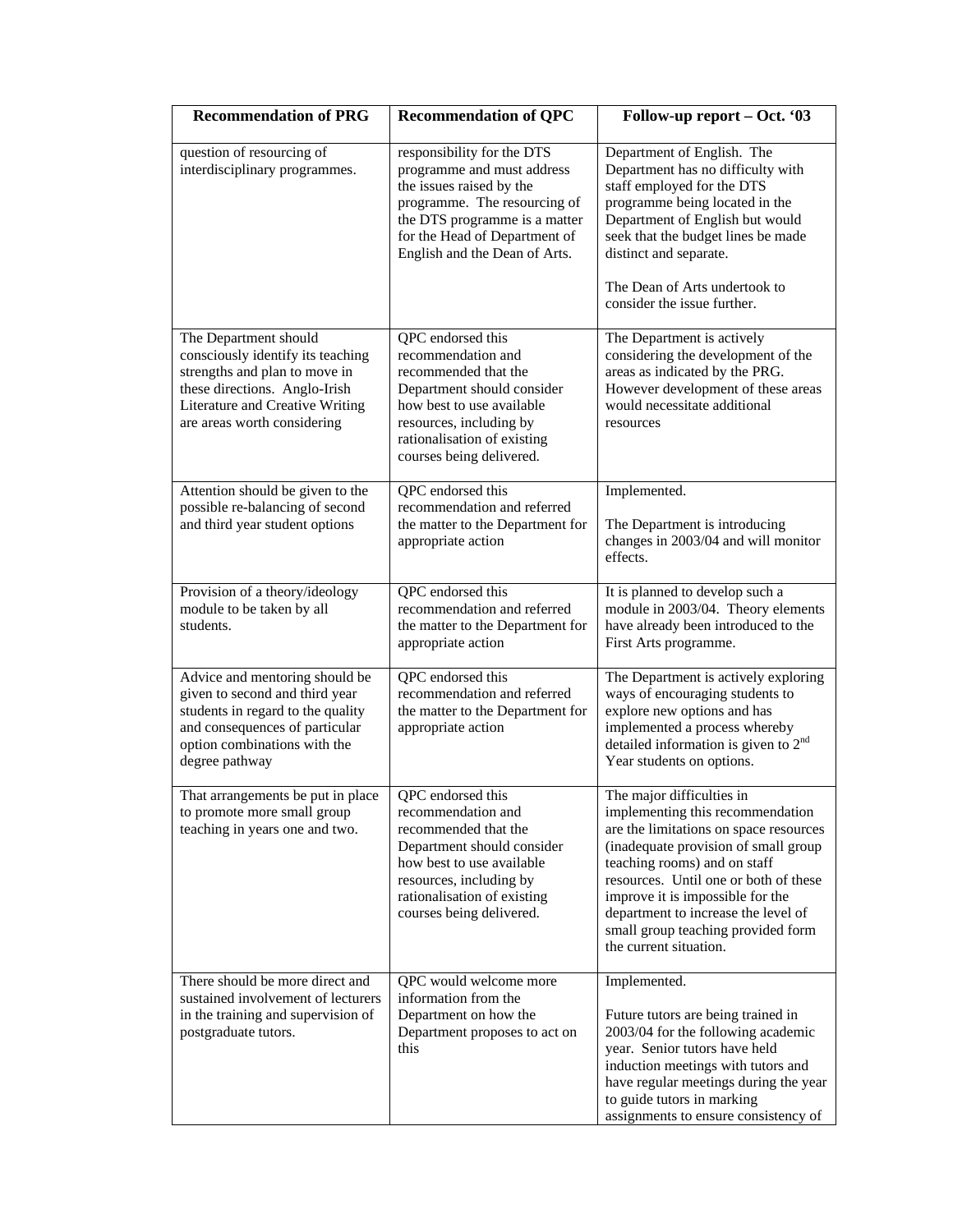| <b>Recommendation of PRG</b>                                                                                                                                                                                           | <b>Recommendation of QPC</b>                                                                                                                                                                              | Follow-up report - Oct. '03                                                                                                                                                                                                                                                                                                                                                                                                                                                                                                                                                                    |  |  |
|------------------------------------------------------------------------------------------------------------------------------------------------------------------------------------------------------------------------|-----------------------------------------------------------------------------------------------------------------------------------------------------------------------------------------------------------|------------------------------------------------------------------------------------------------------------------------------------------------------------------------------------------------------------------------------------------------------------------------------------------------------------------------------------------------------------------------------------------------------------------------------------------------------------------------------------------------------------------------------------------------------------------------------------------------|--|--|
|                                                                                                                                                                                                                        |                                                                                                                                                                                                           | marking.                                                                                                                                                                                                                                                                                                                                                                                                                                                                                                                                                                                       |  |  |
| Department should organise<br>departmental teaching Portfolio<br>seminars to facilitate the desire of<br>staff to learn in the area of<br>pedagogy                                                                     | QPC would like to see more<br>members of the Department<br>attending the centrally organised<br>Teaching Portfolio seminars and<br>contributing to them.                                                  | Implemented.<br>Staff are attending the University<br>sessions and the Department is<br>encouraging staff to participate in all<br>activities.                                                                                                                                                                                                                                                                                                                                                                                                                                                 |  |  |
| Additional lectures to students<br>studying for the taught MA<br>Degree in the subject content of<br>their specialisations should be<br>considered.                                                                    | QPC felt that this is an internal<br>matter for the Department                                                                                                                                            | Implemented.<br>Additional contact hours for the MA<br>students have been specified as well<br>as additional courses in French/Latin.                                                                                                                                                                                                                                                                                                                                                                                                                                                          |  |  |
| Department should identify a<br>room to be devoted to open-<br>access computers for students.                                                                                                                          | QPC requests that the<br>department identify a room and<br>if the room is made open-access<br>UCC will assist in the provision<br>of the computers                                                        | The space allocation to the<br>Department in the O'Rahilly Building<br>is already totally inadequate in<br>relation to its size relative to other<br>departments. The Department<br>referred the matter back to the QPC.                                                                                                                                                                                                                                                                                                                                                                       |  |  |
| Department should celebrate its<br>achievements in research and<br>scholarship. The university<br>should formulate a way of<br>counting practice alongside<br>publication for such purposes as<br>promotion.           | QPC endorsed this<br>recommendation and will<br>welcome action by the<br>Department.                                                                                                                      | Implementation on-going.<br>The Department is celebrating its<br>successes, for example, holding<br>receptions to celebrate book<br>launches. The Department undertook<br>to further consider means of<br>publicising the achievements of its<br>staff.                                                                                                                                                                                                                                                                                                                                        |  |  |
| The university should consider<br>the introduction of a satisfactory<br>sabbatical leave system.                                                                                                                       | QPC noted that the issue of<br>sabbatical leave is under active<br>consideration by the AC Staff<br>Enhancement & Development<br>Committee which will be<br>reporting shortly to the AC and<br>faculties. | The Department fully supports the<br>scheme recently introduced whereby<br>increased accountability from staff<br>who have had sabbatical leave is<br>required. However the Department is<br>of the view that with a large number<br>of staff advance planning is<br>necessary, (subject to normal<br>conditions). For members of staff<br>sabbatical leave means the ability to<br>do research that cannot be undertaken<br>in UCC because of lack of resources,<br>e.g. Library holdings, etc. The<br>Department expressed concern that<br>the current scheme may limit this<br>opportunity. |  |  |
| The Department might consider<br>whether the proposal for a shared<br><b>UCC/NUIG Irish Studies</b><br>initiative might provide<br>opportunities for further<br>development in the area of Anglo-<br>Irish Literature. | QPC felt that this is an internal<br>matter for the Department                                                                                                                                            | Under active consideration by the<br>departmental Curriculum<br>Development Committee of the<br>Department. A report is expected in<br>November / December 2003.                                                                                                                                                                                                                                                                                                                                                                                                                               |  |  |
| That the teaching and                                                                                                                                                                                                  | QPC endorsed recommendation,                                                                                                                                                                              | Senior tutors are not contractually                                                                                                                                                                                                                                                                                                                                                                                                                                                                                                                                                            |  |  |